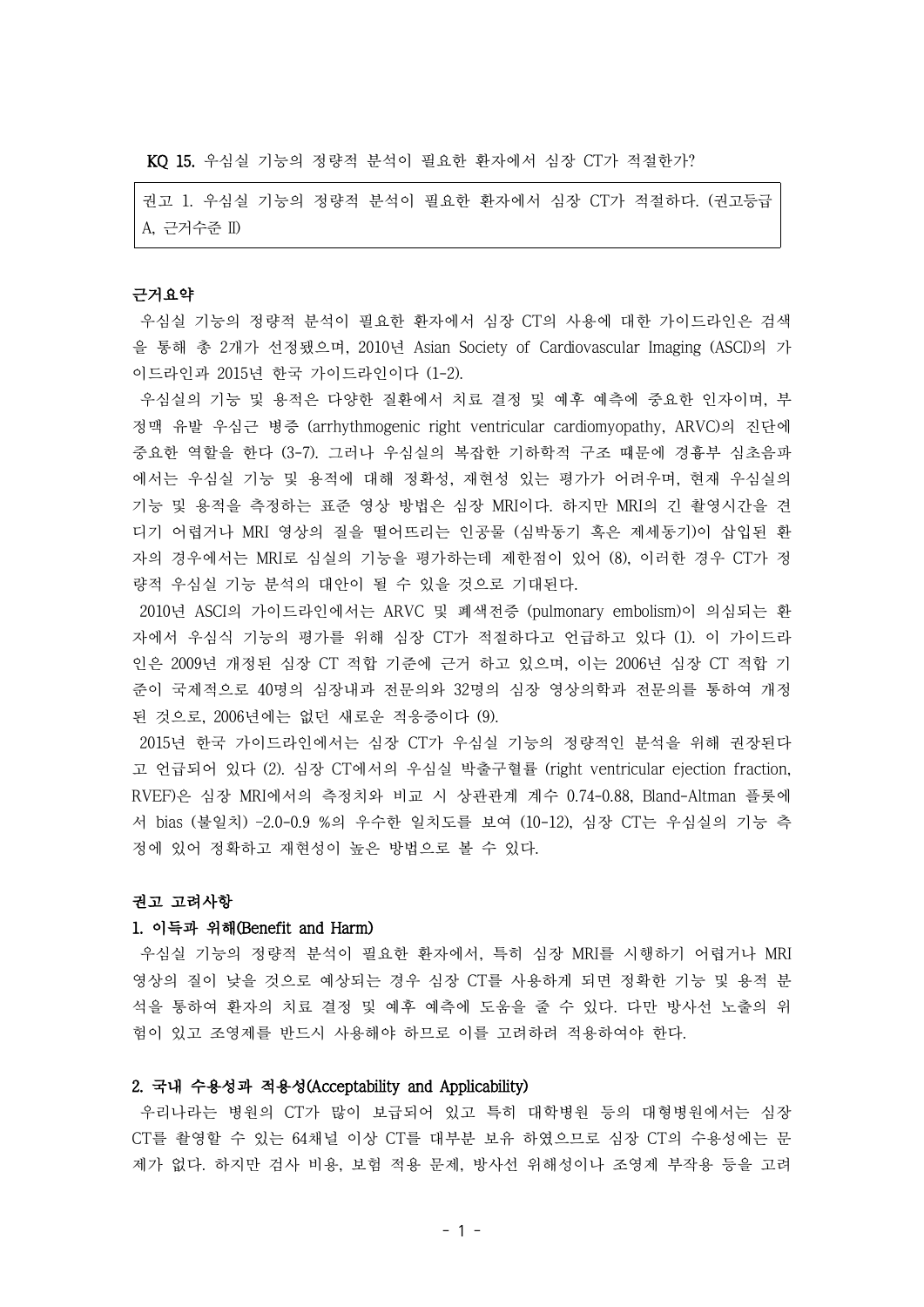해야 하므로 적용에 어려운 점들도 있다. 수용성과 적용성 평가표는 부록2에 제시되어 있 다.

## 3. 검사별 방사선량

심장 CT 2 or 3

# 참고문헌

- 1. ASCI CCT & CMR Guideline Working Group, Tsai IC, Choi BW, et al. ASCI 2010 appropriateness criteria for cardiac computed tomography: a report of the Asian Society of Cardiovascular Imaging cardiac computed tomography and cardiac magnetic resonance imaging guideline Working Group. Int J Cardiovasc Imaging. 2010 Feb;26 Suppl 1:1-15.
- 2. Kim YJ, Yong HS, Kim SM, Kim JA, Yang DH, Hong YJ. Korean guidelines for the appropriate use of cardiac CT. Korean J Radiol. 2015;16: 251-285.
- 3. de Groote P, Millaire A, Foucher-Hossein C, Nugue O, Marchandise X, Ducloux G, et al. Right ventricular ejection fraction is an independent predictor of survival in patients with moderate heart failure. J Am Coll Cardiol 1998;32:948-954
- 4. van Wolferen SA, Marcus JT, Boonstra A, Marques KM, Bronzwaer JG, Spreeuwenberg MD, et al. Prognostic value of right ventricular mass, volume, and function in idiopathic pulmonary arterial hypertension. Eur Heart J 2007;28:1250-1257
- 5. Knauth AL, Gauvreau K, Powell AJ, Landzberg MJ, Walsh EP, Lock JE, et al. Ventricular size and function assessed by cardiac MRI predict major adverse clinical outcomes late after tetralogy of Fallot repair. Heart 2008;94:211-216
- 6. Marcus FI, McKenna WJ, Sherrill D, Basso C, Bauce B, Bluemke DA, et al. Diagnosis of arrhythmogenic right ventricular cardiomyopathy/dysplasia: proposed modification of the Task Force Criteria. Eur Heart J 2010;31:806-814
- 7. Oosterhof T, van Straten A, Vliegen HW, Meijboom FJ, van Dijk AP, Spijkerboer AM, et al. Preoperative thresholds for pulmonary valve replacement in patients with corrected tetralogy of Fallot using cardiovascular magnetic resonance. Circulation 2007;116:545-551
- 8. Prasad SK, Pennell DJ. Safety of cardiovascular magnetic resonance in patients with cardiovascular implants and devices. Heart 2004;90:1241-1244
- 9. Carbonaro S, Villines TC, Hausleiter J, et al. International, multidisciplinary update of the 2006 Appropriateness Criteria for cardiac computed tomography. J Cardiovasc Comput Tomogr. 2009 Jul-Aug;3(4):224-32.
- 10. Guo YK, Gao HL, Zhang XC, Wang QL, Yang ZG, Ma ES. Accuracy and reproducibility of assessing right ventricular function with 64-section multi-detector row CT: comparison with magnetic resonance imaging. Int J Cardiol 2010;139:254-262
- 11. Maffei E, Messalli G, Martini C, Nieman K, Catalano O, Rossi A, et al. Left and right ventricle assessment with Cardiac CT: validation study vs. Cardiac MR. Eur Radiol 2012;22:1041-1049